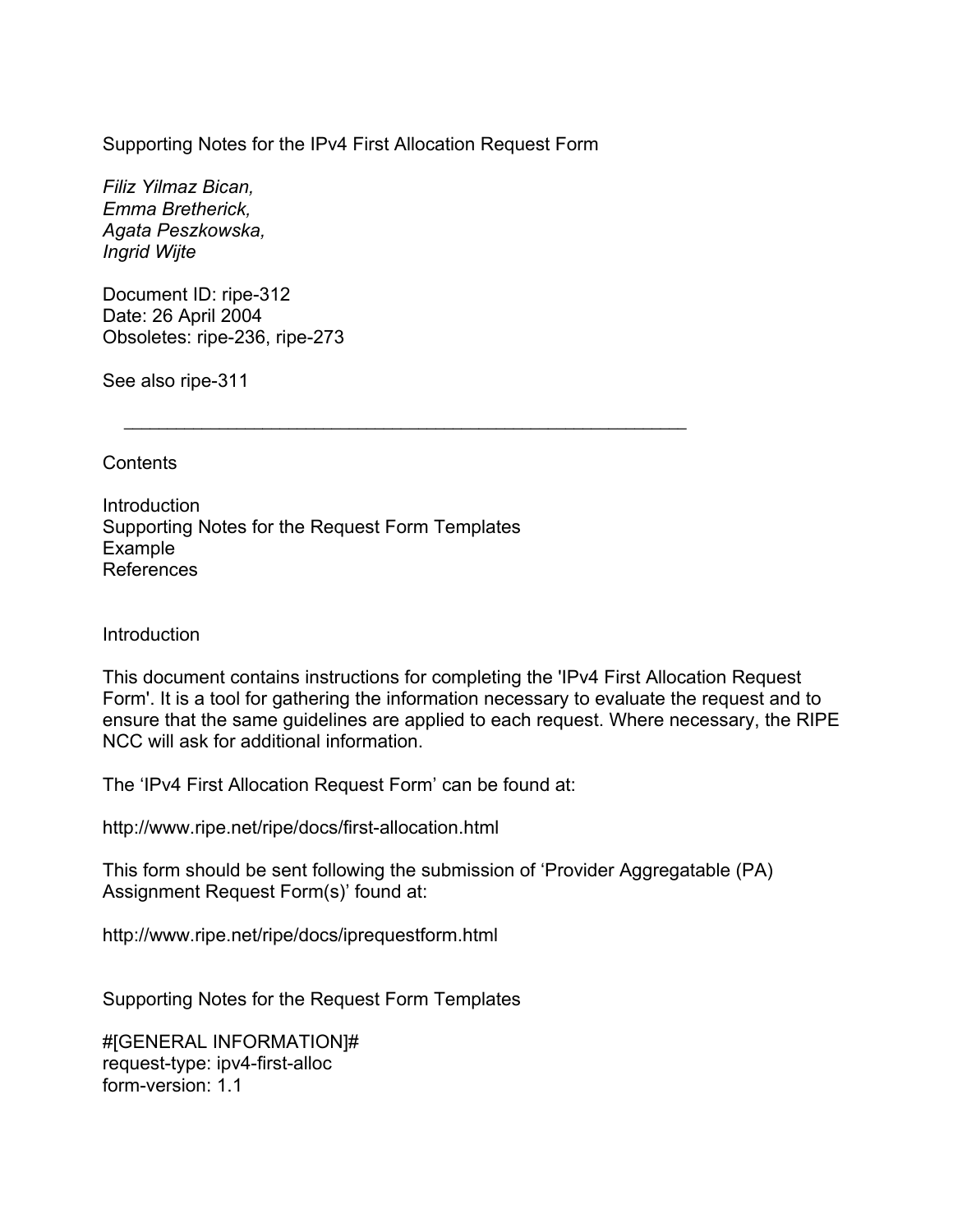Please do not alter the value of the 'request-type' and 'form-version' fields.

x-ncc-regid:

The Registry Identifier (RegID) must be included in every message sent to <hostmaster@ripe.net>. It is used to identify the Local Internet Registry (LIR). It has the following format:

<country code>.<organisation name>

Warning: Requests sent to the RIPE NCC that lack a proper RegID (x-ncc-regid) will bounce back to the sender.

#[REQUESTER TEMPLATE]#  $\frac{0}{6}$ % Please enter the details of the person at your Local % Internet Registry (LIR) who is submitting this request. name: phone: fax-no: e-mail: nic-hdl:

A nic-handle (nic-hdl) is a unique identifier for a person or a role object. It is generated by the database when creating the object. It has the following format: <initials>[number]-RIPE

For example: HOHO15-RIPE

More information can be found at:

http://www.ripe.net/ripe/docs/databaseref-manual.html

#[CURRENT ADDRESS SPACE]# % % Does the organisation (LIR) that is submitting this % request have address space in use for infrastructure % Enter "Yes" or "No". current-address:

If your organisation already has IP address space please state "Yes" (this does not include address space for customers' networks).

#[CURRENT ADDRESS SPACE PREFIX TEMPLATE]# %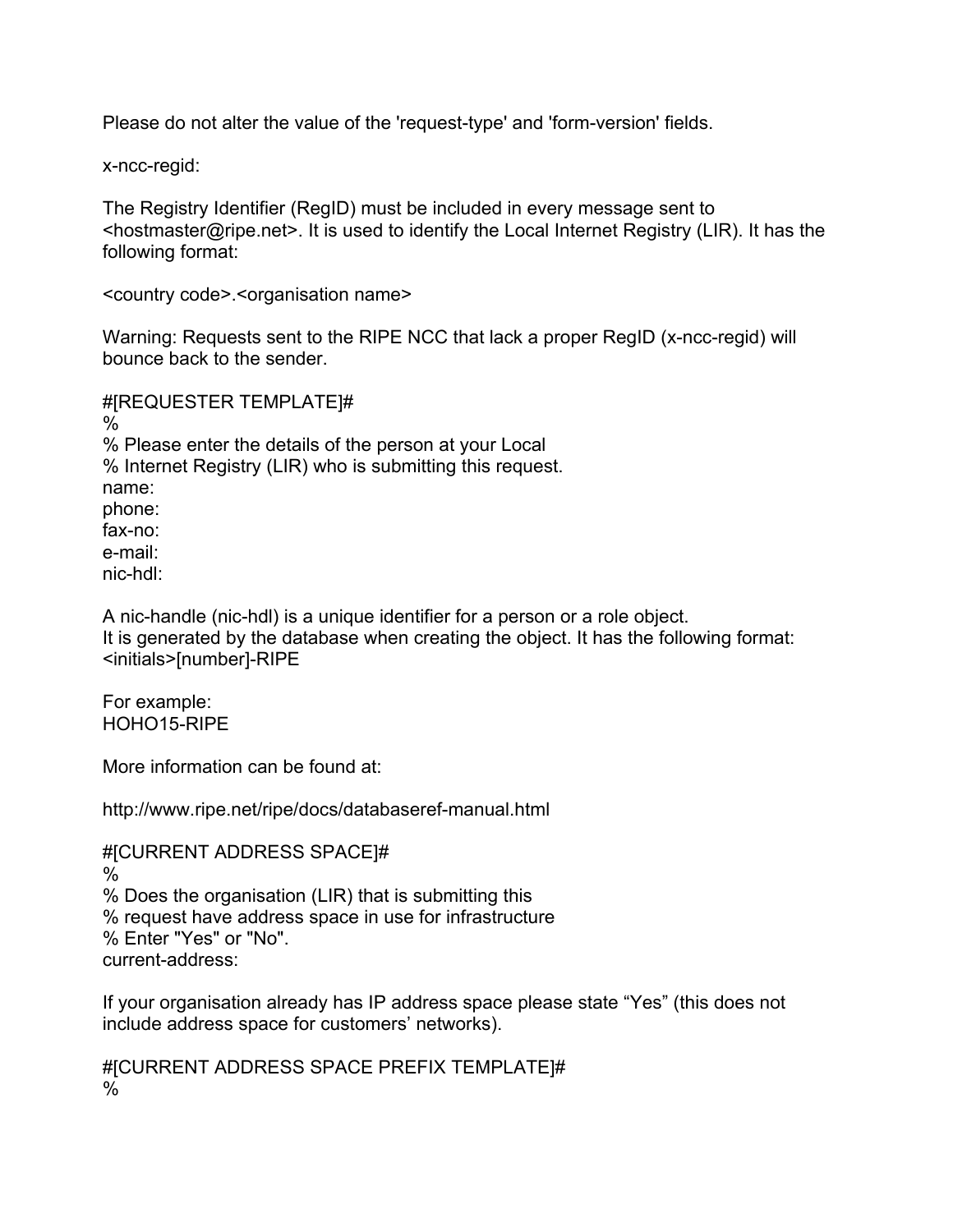% If you have answered "Yes" to the question above please % list prefixes currently used. % actual-prefix:

Please repeat the 'actual-prefix:' field for all subnets currently in use by your organisation.

In the 'actual-prefix' field please enter the actual prefixes in CIDR (slash) notation that you are currently using (i.e. x.x.x.x/xx).

#[DATABASE TEMPLATE(S)]#

%

% Please fill in the necessary details below so that the

% Hostmaster can create an inetnum object after allocating

% a block to you. If it is necessary to create a maintainer object

% please include that template too.

inetnum:

netname: descr: [Provider / Enterprise] Local Registry descr: \*specify the name of the LIR's organisation\* country: \*specify the country code\* org: \*specify org ID here\* admin-c: \*insert nic-handle of administrative contact\* tech-c: \*insert nic-handle of technical contact\* status: ALLOCATED PA mnt-by: RIPE-NCC-HM-MNT mnt-lower: \*specify mntner name here\* mnt-routes:\*specify mntner name here\*

notify: \*specify e-mail address\*

changed: hostmaster@ripe.net

source: RIPE

The "inetnum:" attribute (the IPv4 network range) should be left blank. It will be chosen by the RIPE NCC from the available IPv4 address space allocated to it by the Internet Assigned Numbers Authority (IANA).

The "netname:" attribute should be left blank. It will be chosen by the RIPE NCC.

The first "descr:" attribute will always indicate that this network is allocated to either a Provider or an Enterprise LIR. In the second "descr:" attribute enter the registered/legal organisation name of the LIR.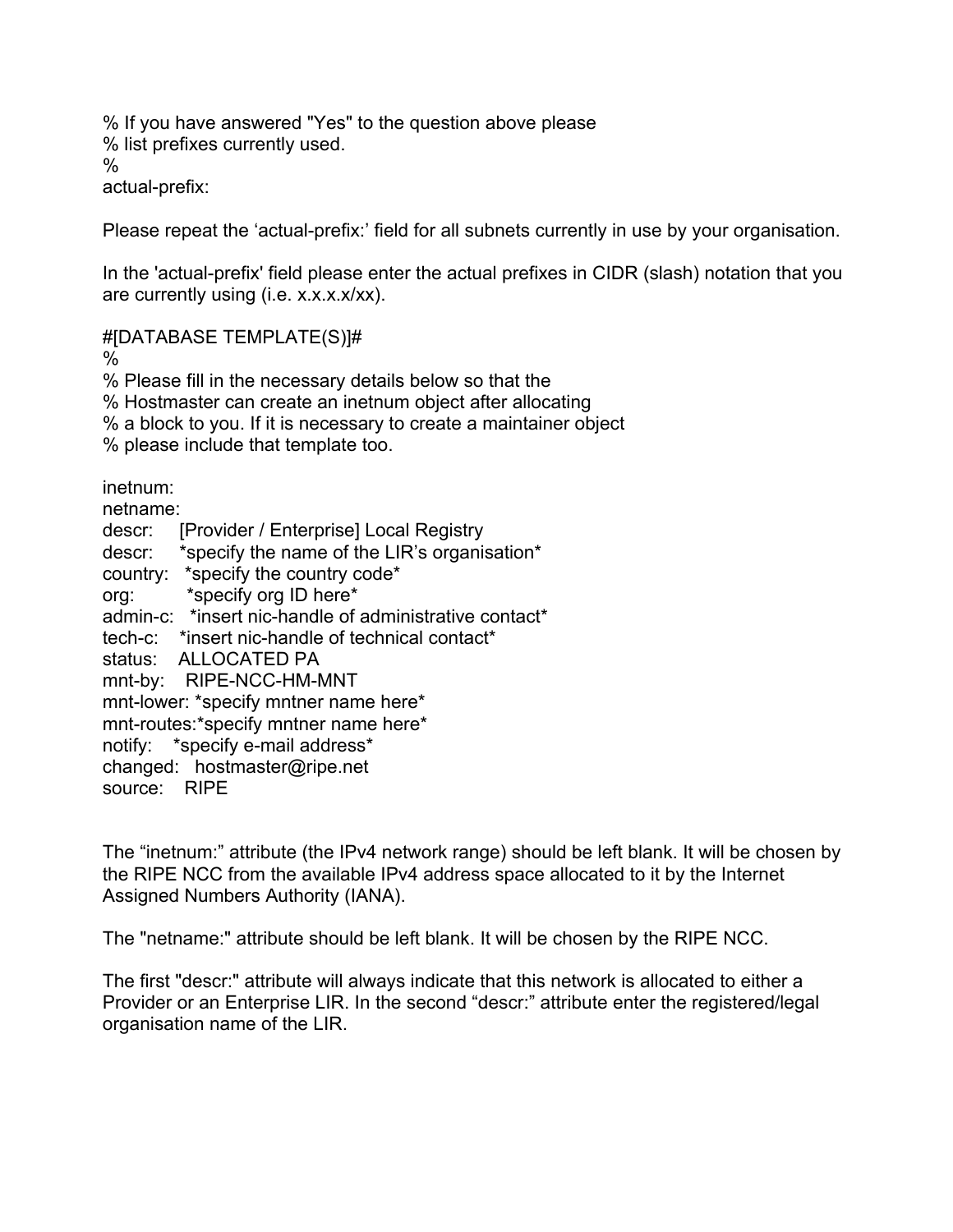The "country:" attribute describes the country or countries the network will operate in. If the network is multi-national a "#" can be used to allow multiple ISO country codes to be listed using a single "country:" attribute.

For example: country: NL # ES IT

The "org:" attribute should specify the Org ID for the organisation that will use the address space. This object must be created in advance.

The "admin-c:" attribute contains the nic-hdl for the administrative contact person at the LIR. This person should be administratively responsible for the network. A **role** object nichdl can also be used in this attribute.

The "tech-c:" attribute contains the nic-hdl for the technical contact person at the LIR. This person should have technical knowledge of the network and will preferably be working onsite. A **role** object nic-hdl can also be used in this attribute.

The "status:" attribute must be ALLOCATED PA.

The "mnt-by:" attribute must be RIPE-NCC-HM-MNT.

The "mnt-lower:" and "mnt-routes:" attributes provide hierarchical authentication. They authenticate the creation of more specific **inetnum** objects or **route** objects within the allocation block. The LIR's maintainer must be referenced here.

The "notify:" attribute specifies the e-mail address that will receive notifications of any changes made to the object.

The "changed:" attribute must be hostmaster@ripe.net.

The "source:" attribute must be RIPE.

If you already have a maintainer there is no need to complete the mntner template below.

mntner: \*specify mntner name here\* descr: \*descriptive comments\* admin-c: \*insert nic-handle of administrative contact\* tech-c: \*insert nic-handle of technical contact\* upd-to: \*specify e-mail address\* mnt-nfy: \*specify e-mail address\* auth: \*specify authorisation\* mnt-by: \*specify mntner name here\* referral-by: RIPE-DBM-MNT changed: hostmaster@ripe.net source: RIPE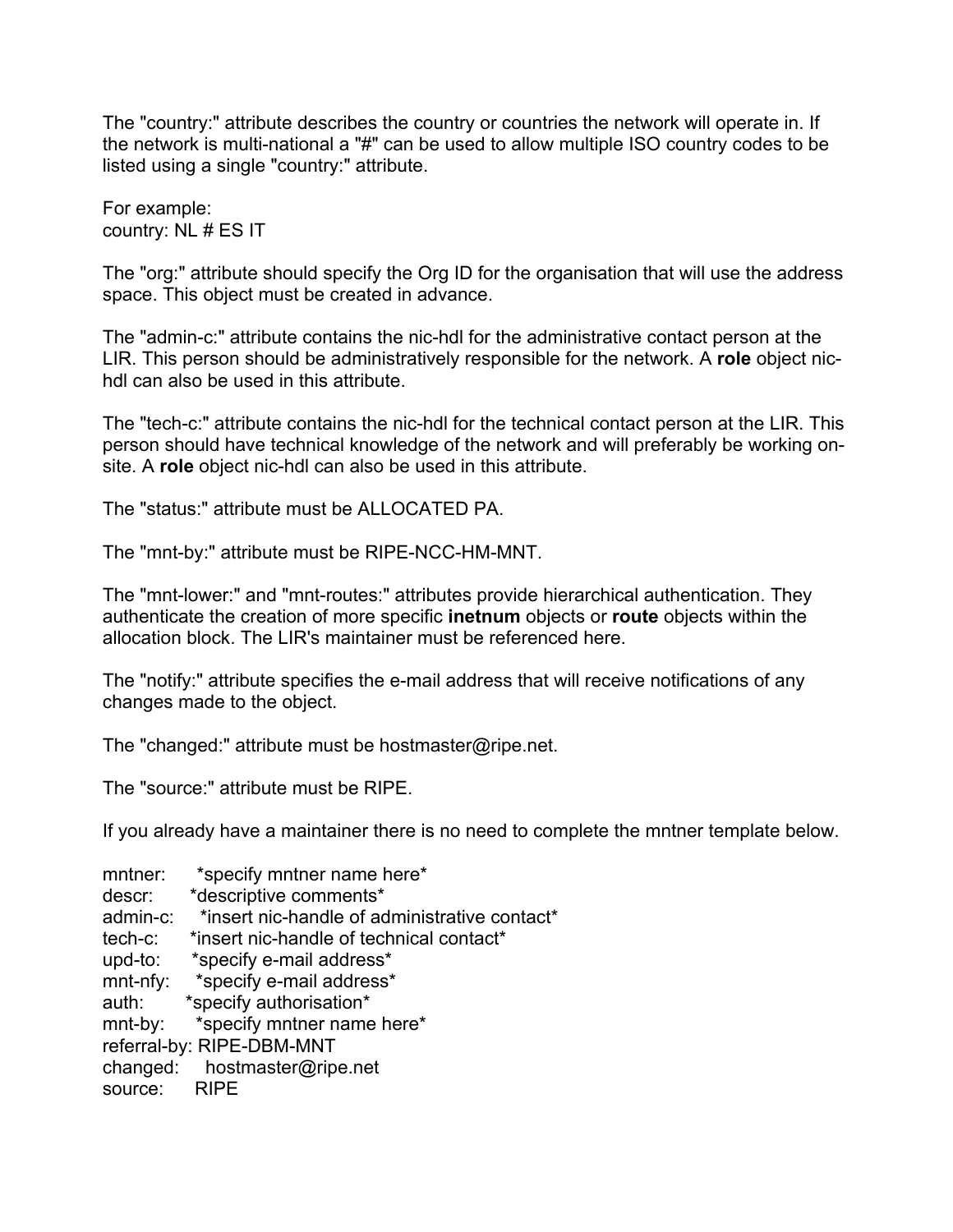The "mntner:" attribute should reflect the LIR's organisation name.

The "descr:" attribute should be used to give a short description of the object.

For example:

"Maintainer for objects of <organisation name>"

The "upd-to:" attribute specifies the e-mail address that will be notified of all failed attempts to modify objects protected by the maintainer.

The "mnt-nfy:" attribute specifies the e-mail address that will be notified of all successful updates to objects protected by the maintainer.

The "auth:" attribute specifies the authentication scheme you have chosen to protect your objects. The different schemes can be found at:

http://www.ripe.net/ripencc/pub-services/db/security.html

PGP cannot be used as authentication when creating a maintainer. If you wish to use PGP you must choose another authentication and then modify the object after its creation.

In the "mnt-by:" attribute you should enter the name of the maintainer protecting this object. Usually this will be the same value as the "mntner:" attribute, as the object will protect itself.

The "referral-by:" attribute must be RIPE-DBM-MNT.

The "changed:" attribute must be hostmaster@ripe.net.

The "source:" attribute must be RIPE.

#[INSERT SUPPLEMENTAL COMMENTS]#

%

% Please add any supplementary information that you think

% may facilitate the evaluation of this request below.

%

% Please give an explanation of how much address space you

% expect to assign within the next three months. This information

% will facilitate the evaluation of your first allocation size.

You may also use this area/space for any additional comments you feel are important and did not fit within the previous templates.

#[END OF REQUEST]#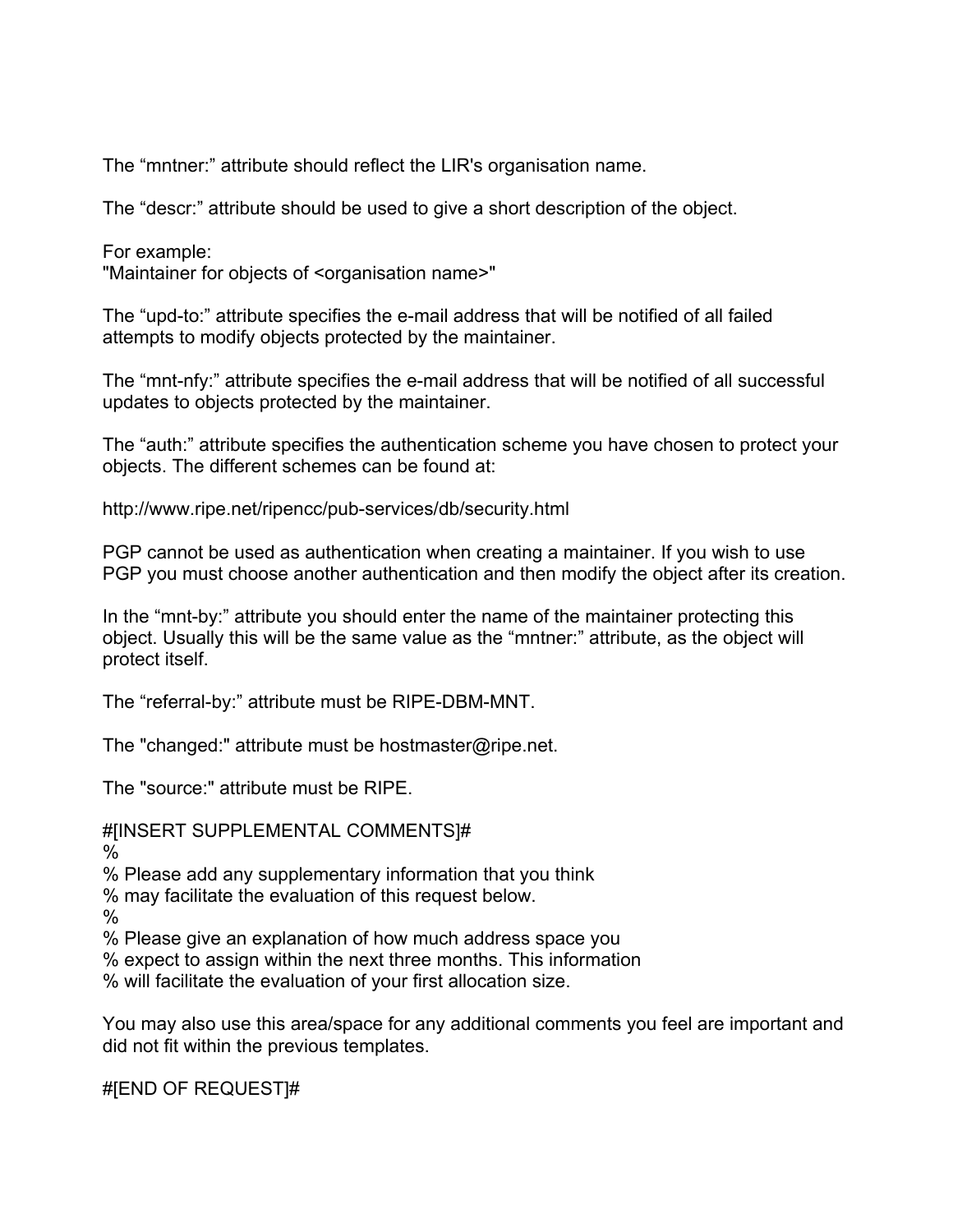Please insert your signature in plain text (with your full name) after the above header. The Robot will not process any information included here.

Example

#[GENERAL INFORMATION]# request-type: ipv4-first-alloc form-version: 1.1 x-ncc-regid: nn.santa

#[REQUESTER TEMPLATE]#  $\%$ % Please enter the details of the person at your Local Internet % Registry (LIR) who is submitting this request. name: Santa Claus phone: +999 555 5555 fax-no: +999 555 5556 e-mail: santa.claus@nowhere.nn nic-hdl: HOHO15-RIPE

#[CURRENT ADDRESS SPACE]# % % Does the organisation (LIR) that is submitting this % request have address space in use for infrastructure % Enter "Yes" or "No". current-address: Yes

#[CURRENT ADDRESS SPACE USAGE TEMPLATE]# % % If you have answered "Yes" to the question above please % list prefixes currently used.  $\frac{0}{0}$ actual-prefix: 193.1.193.0/26 actual-prefix: 193.1.193.64/27 actual-prefix: 193.1.193.96/27 actual-prefix: 193.1.193.128/25 actual-prefix: 193.1.193.0/24

#[DATABASE TEMPLATE(S)]# %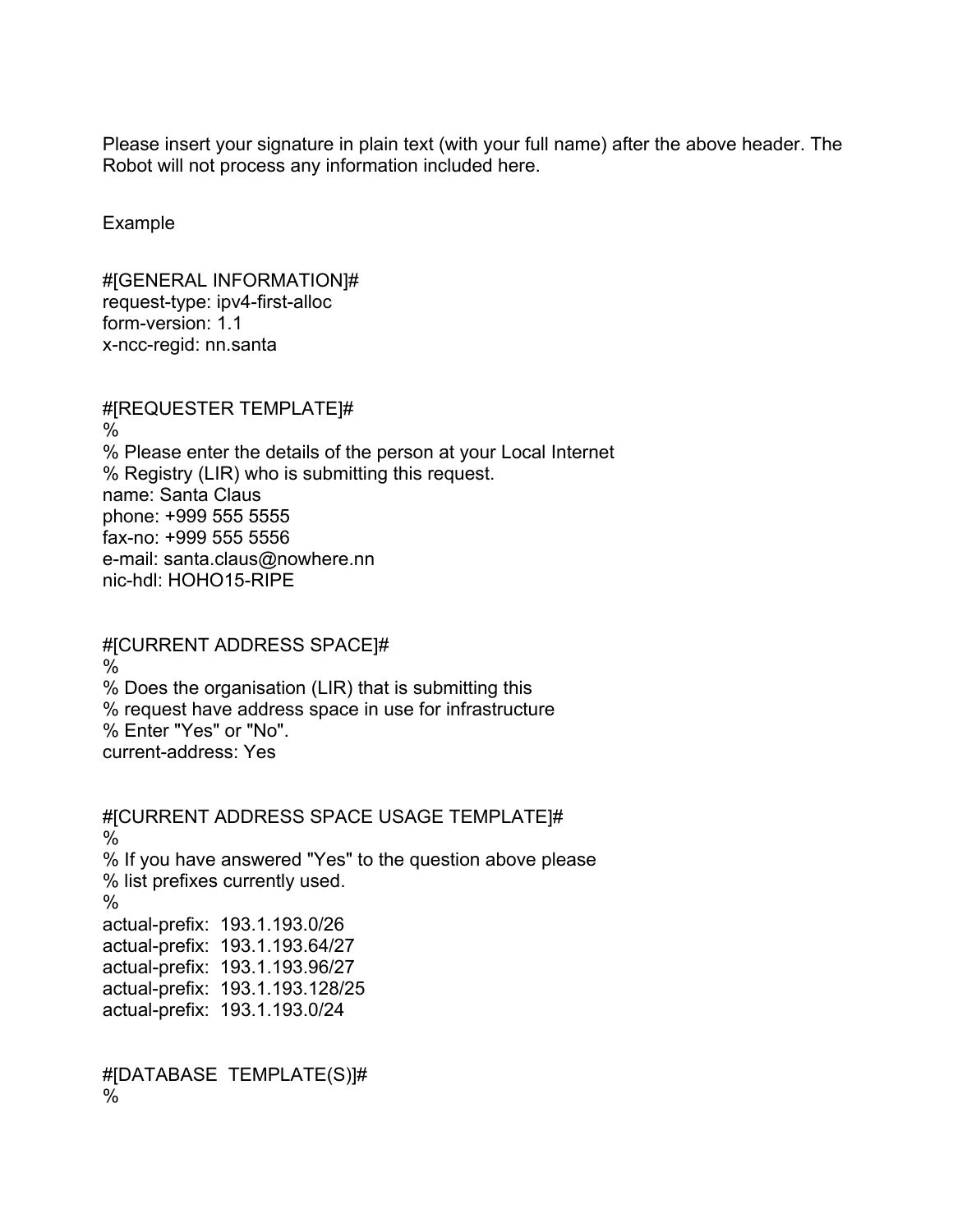% Please fill in the necessary details below so that the

% Hostmaster can create an inetnum object after allocating

% a block to you. If it is necessary to create a maintainer object

% please include that template too.

inetnum:

| netname: |                                |
|----------|--------------------------------|
| descr:   | <b>Provider Local Registry</b> |
| descr:   | Santa's Workshop Inc.          |
| country: | <b>NN</b>                      |
| org:     | ORG-SANT1-RIPE                 |
| admin-c: | HOHO15-RIPE                    |
| tech-c:  | HOHO15-RIPE                    |
| status:  | ALLOCATED PA                   |
| mnt-by:  | RIPE-NCC-HM-MNT                |
|          | mnt-lower: SANTA-MNT           |
|          | mnt-routes: SANTA-MNT          |
| notify:  | ripe-notify@nowhere.nn         |
| changed: | hostmaster@ripe.net            |
| source:  | <b>RIPE</b>                    |

| mntner:     | <b>SANTA-MNT</b>                             |
|-------------|----------------------------------------------|
| descr:      | Santa's Workshop Inc. Maintainer             |
| admin-c:    | HOHO15-RIPE                                  |
| tech-c:     | HOHO15-RIPE                                  |
| upd-to:     | santa@nowhere.nn                             |
| $mnt-nfy$ : | role@nowhere.nn                              |
| auth:       | MD5-PW \$1\$rHVeTQ7w\$wywuM6zU2zZhA9HfDu4o4/ |
| mnt-by:     | SANTA-MNT                                    |
|             | referral-by: RIPE-DBM-MNT                    |
| changed:    | hostmaster@ripe.net                          |
| source:     | <b>RIPE</b>                                  |
|             |                                              |

# [INSERT SUPPLEMENTAL COMMENTS]#

%

% Please add any supplementary information that you think

% may facilitate the evaluation of this request below.

%

% Please give an explanation of how much address space you

% expect to assign within the next three months. This information

% will facilitate the evaluation of your first allocation size.

All current address space listed will be returned to nn.teleco (our previous provider) three months after we receive an allocation.